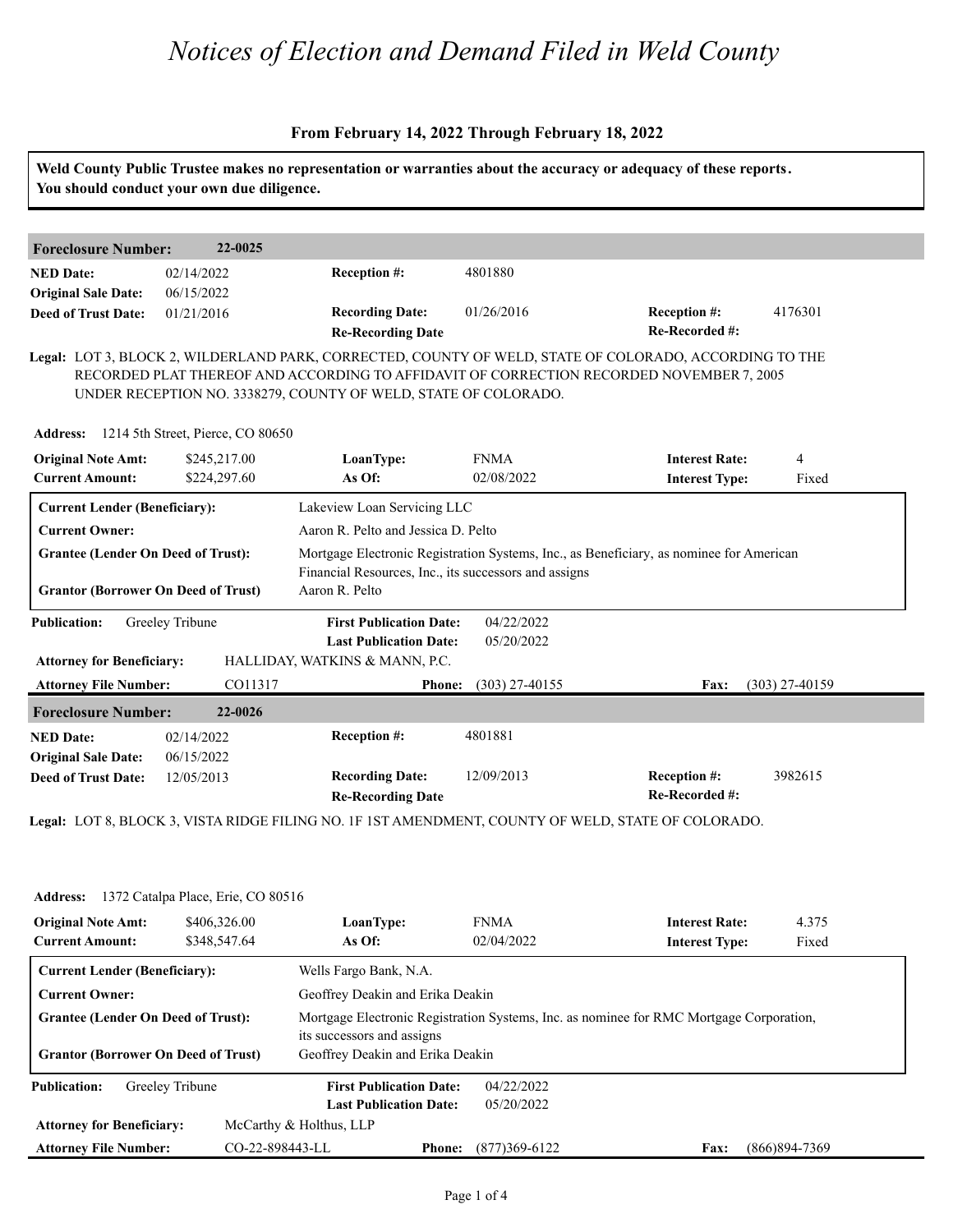### **From February 14, 2022 Through February 18, 2022**

# **Weld County Public Trustee makes no representation or warranties about the accuracy or adequacy of these reports. You should conduct your own due diligence.**

| 22-0027<br><b>Foreclosure Number:</b> |             |                                                    |            |                                       |         |  |
|---------------------------------------|-------------|----------------------------------------------------|------------|---------------------------------------|---------|--|
| <b>NED Date:</b>                      | 02/14/2022  | <b>Reception #:</b>                                | 4801882    |                                       |         |  |
| <b>Original Sale Date:</b>            | 06/15/2022  |                                                    |            |                                       |         |  |
| <b>Deed of Trust Date:</b>            | 0.5/21/2004 | <b>Recording Date:</b><br><b>Re-Recording Date</b> | 05/27/2004 | <b>Reception #:</b><br>Re-Recorded #: | 3184054 |  |

**Legal:** LOT 53, JACOBS RUN SUBDIVISION SECOND FILING, COUNTY OF WELD, STATE OF COLORADO.

|                                                                                                                  | Address: 292 Pioneer Way, Brighton, CO 80603 |                                                                                                            |                           |                                                                                                                                                                          |                 |
|------------------------------------------------------------------------------------------------------------------|----------------------------------------------|------------------------------------------------------------------------------------------------------------|---------------------------|--------------------------------------------------------------------------------------------------------------------------------------------------------------------------|-----------------|
| <b>Original Note Amt:</b><br><b>Current Amount:</b>                                                              | \$400,000.00<br>\$266,836.09                 | LoanType:<br>As Of:                                                                                        | <b>FNMA</b><br>02/07/2022 | <b>Interest Rate:</b><br><b>Interest Type:</b>                                                                                                                           | 6.625<br>Fixed  |
| <b>Current Lender (Beneficiary):</b>                                                                             |                                              |                                                                                                            |                           | HSBC Bank USA, National Association as Trustee for Wells Fargo Home Equity Asset-Backed<br>Securities 2004-2 Trust, Home Equity Asset-Backed Certificates, Series 2004-2 |                 |
| <b>Current Owner:</b><br><b>Grantee (Lender On Deed of Trust):</b><br><b>Grantor (Borrower On Deed of Trust)</b> |                                              | Shelly K. Modica and Richard T. Modica<br>WELLS FARGO BANK, N.A.<br>Shelly K. Modica and Richard T. Modica |                           |                                                                                                                                                                          |                 |
| <b>Publication:</b><br><b>Attorney for Beneficiary:</b>                                                          | Greeley Tribune                              | <b>First Publication Date:</b><br><b>Last Publication Date:</b><br>McCarthy & Holthus, LLP                 | 04/22/2022<br>05/20/2022  |                                                                                                                                                                          |                 |
| <b>Attorney File Number:</b>                                                                                     | CO-22-899121-LL                              | <b>Phone:</b>                                                                                              | $(877)369-6122$           | Fax:                                                                                                                                                                     | $(866)894-7369$ |
| <b>Foreclosure Number:</b>                                                                                       | 22-0028                                      |                                                                                                            |                           |                                                                                                                                                                          |                 |
| <b>NED Date:</b><br><b>Original Sale Date:</b>                                                                   | 02/16/2022<br>06/15/2022                     | <b>Reception #:</b>                                                                                        | 4802671                   |                                                                                                                                                                          |                 |
| <b>Deed of Trust Date:</b>                                                                                       | 03/25/2009                                   | <b>Recording Date:</b><br><b>Re-Recording Date</b>                                                         | 03/30/2009                | <b>Reception #:</b><br>Re-Recorded #:                                                                                                                                    | 3613459         |
|                                                                                                                  |                                              |                                                                                                            |                           |                                                                                                                                                                          |                 |

**Legal:** LOT 18, BLOCK 14, FARR'S THIRD ADDITION TO THE CITY OF GREELEY, COUNTY OF WELD, STATE OF COLORADO.

| <b>Address:</b> 2543 15th Ave, Greeley, CO 80631                                        |                             |                                                                                |                          |                                                                                      |                 |
|-----------------------------------------------------------------------------------------|-----------------------------|--------------------------------------------------------------------------------|--------------------------|--------------------------------------------------------------------------------------|-----------------|
| <b>Original Note Amt:</b>                                                               | \$124,910.00<br>\$87,225.27 | LoanType:<br>As Of:                                                            | <b>FHA</b><br>02/09/2022 | <b>Interest Rate:</b>                                                                | 5               |
| <b>Current Amount:</b>                                                                  |                             |                                                                                |                          | <b>Interest Type:</b>                                                                | Fixed           |
| <b>Current Lender (Beneficiary):</b>                                                    |                             | Wells Fargo Bank, N.A.                                                         |                          |                                                                                      |                 |
| <b>Current Owner:</b>                                                                   |                             |                                                                                |                          | Health Management Systems, Inc., on behalf of the Colorado Department of Health Care |                 |
|                                                                                         |                             | Policy & Financing, as Personal Representative of the Estate of Irvin F. Davis |                          |                                                                                      |                 |
| <b>Grantee (Lender On Deed of Trust):</b><br><b>Grantor (Borrower On Deed of Trust)</b> |                             | Wells Fargo Bank, N.A.                                                         |                          |                                                                                      |                 |
|                                                                                         |                             | Irvin F. Davis                                                                 |                          |                                                                                      |                 |
| <b>Publication:</b><br>Greeley Tribune                                                  |                             | <b>First Publication Date:</b>                                                 | 04/22/2022               |                                                                                      |                 |
|                                                                                         |                             | <b>Last Publication Date:</b>                                                  | 05/20/2022               |                                                                                      |                 |
| <b>Attorney for Beneficiary:</b>                                                        |                             | McCarthy & Holthus, LLP                                                        |                          |                                                                                      |                 |
| CO-22-899099-LL<br><b>Attorney File Number:</b>                                         |                             | <b>Phone:</b>                                                                  | $(877)369-6122$          | Fax:                                                                                 | $(866)894-7369$ |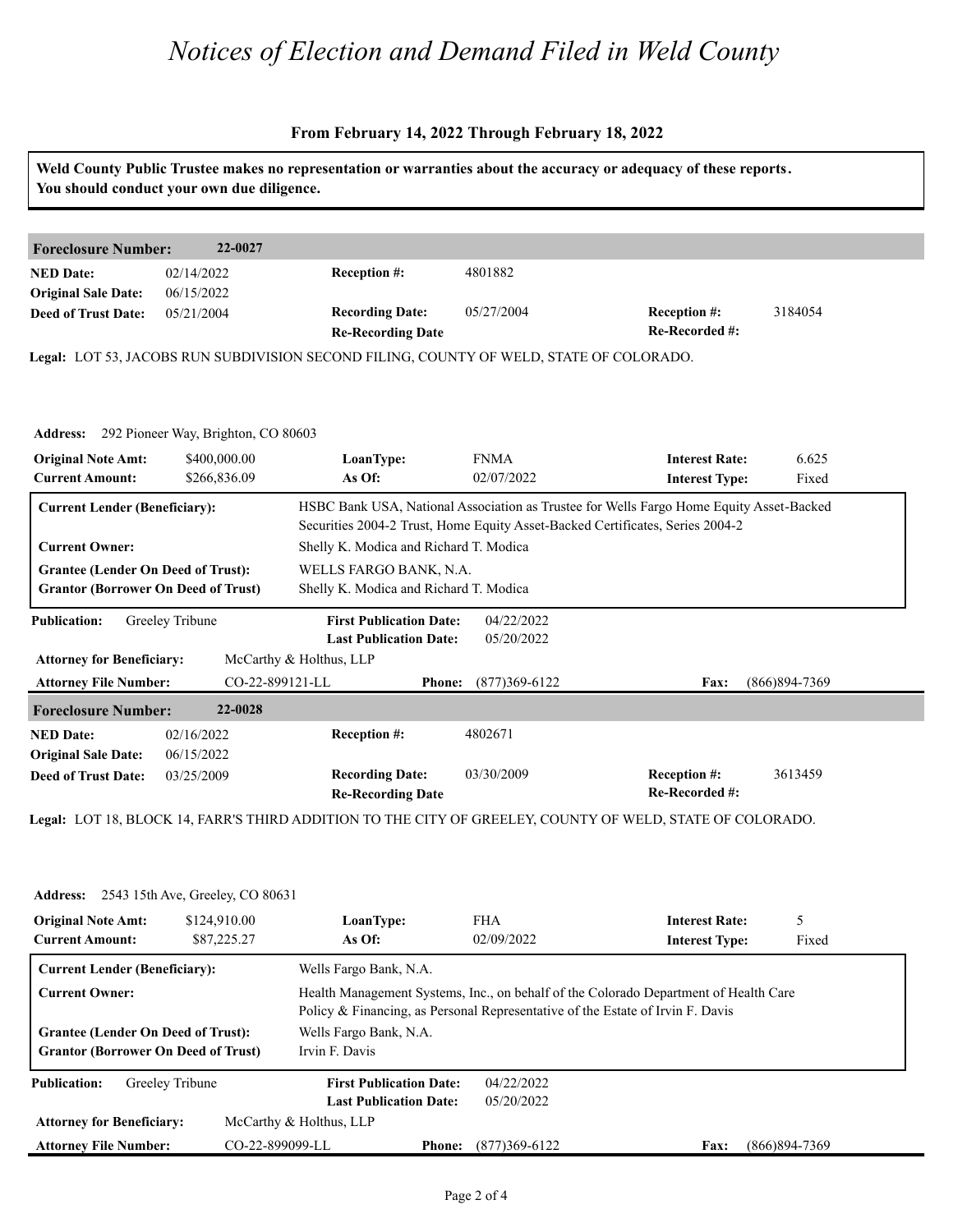### **From February 14, 2022 Through February 18, 2022**

| You should conduct your own due diligence.                                              |                                        |                                                                                                                    |                          | Weld County Public Trustee makes no representation or warranties about the accuracy or adequacy of these reports.         |                   |
|-----------------------------------------------------------------------------------------|----------------------------------------|--------------------------------------------------------------------------------------------------------------------|--------------------------|---------------------------------------------------------------------------------------------------------------------------|-------------------|
| <b>Foreclosure Number:</b>                                                              | 22-0029                                |                                                                                                                    |                          |                                                                                                                           |                   |
| <b>NED Date:</b><br><b>Original Sale Date:</b>                                          | 02/16/2022<br>06/15/2022               | Reception #:                                                                                                       | 4802672                  |                                                                                                                           |                   |
| <b>Deed of Trust Date:</b>                                                              | 11/20/2018                             | <b>Recording Date:</b><br><b>Re-Recording Date</b>                                                                 | 11/29/2018               | <b>Reception #:</b><br>Re-Recorded #:                                                                                     | 4449866           |
|                                                                                         | IS DESCRIBED AS FOLLOWS:               |                                                                                                                    |                          | Legal: THE LAND REFERRED TO IN THIS DOCUMENT IS SITUATED IN THE STATE OF COLORADO, COUNTY OF WELD, AND                    |                   |
|                                                                                         |                                        | LOT 13, WHEELER ADDITION, COUNTY OF WELD, STATE OF COLORADO<br>Address: 2537 9TH AVENUE CT, GREELEY, CO 80631-6908 |                          |                                                                                                                           |                   |
| <b>Original Note Amt:</b><br><b>Current Amount:</b>                                     | \$172,975.00<br>\$166,954.66           | LoanType:<br>As Of:                                                                                                | <b>FHA</b><br>02/10/2022 | <b>Interest Rate:</b><br><b>Interest Type:</b>                                                                            | 5.75<br>Fixed     |
| <b>Current Lender (Beneficiary):</b><br><b>Current Owner:</b>                           |                                        | MIDFIRST BANK<br>RANDY L FILONGE                                                                                   |                          |                                                                                                                           |                   |
| <b>Grantee (Lender On Deed of Trust):</b><br><b>Grantor (Borrower On Deed of Trust)</b> |                                        | CALIBER HOME LOANS, INC., ITS SUCCESSORS AND ASSIGNS<br><b>RANDY L FILONGE</b>                                     |                          | MORTGAGE ELECTRONIC REGISTRATION SYSTEMS, INC. AS NOMINEE FOR                                                             |                   |
| <b>Publication:</b>                                                                     | Greeley Tribune                        | <b>First Publication Date:</b><br><b>Last Publication Date:</b>                                                    | 04/22/2022<br>05/20/2022 |                                                                                                                           |                   |
| <b>Attorney for Beneficiary:</b><br><b>Attorney File Number:</b>                        | 22-026338                              | Janeway Law Firm, P.C.<br><b>Phone:</b>                                                                            | $(303)706 - 9990$        | Fax:                                                                                                                      | $(303)706 - 9994$ |
| <b>Foreclosure Number:</b>                                                              | 22-0030                                |                                                                                                                    |                          |                                                                                                                           |                   |
| <b>NED Date:</b>                                                                        | 02/18/2022                             | Reception #:                                                                                                       |                          |                                                                                                                           |                   |
| <b>Original Sale Date:</b><br><b>Deed of Trust Date:</b>                                | 06/22/2022<br>09/18/2019               | <b>Recording Date:</b><br><b>Re-Recording Date</b>                                                                 | 09/18/2019               | Reception #:<br>Re-Recorded #:                                                                                            | 4524596           |
| <b>COLORADO</b>                                                                         |                                        |                                                                                                                    |                          | Legal: LOT 27, BLOCK 4, HUNTER'S RESERVE - SECOND FILING REPLAT A, CITY OF EVANS, COUNTY OF WELD, STATE OF                |                   |
| <b>Address:</b>                                                                         | 3016 CANVASBACK COURT, EVANS, CO 80620 |                                                                                                                    |                          |                                                                                                                           |                   |
|                                                                                         |                                        |                                                                                                                    |                          |                                                                                                                           | 4.25              |
| <b>Original Note Amt:</b><br><b>Current Amount:</b>                                     | \$269,159.00<br>\$261,089.53           | LoanType:<br>As Of:                                                                                                | <b>FHA</b><br>01/31/2022 | <b>Interest Rate:</b><br><b>Interest Type:</b>                                                                            | Fixed             |
| <b>Current Lender (Beneficiary):</b>                                                    |                                        | <b>MIDFIRST BANK</b>                                                                                               |                          |                                                                                                                           |                   |
| <b>Current Owner:</b>                                                                   |                                        | TORY J PATTERSON                                                                                                   |                          |                                                                                                                           |                   |
| <b>Grantee (Lender On Deed of Trust):</b><br><b>Grantor (Borrower On Deed of Trust)</b> |                                        | <b>TORY J PATTERSON</b>                                                                                            |                          | MORTGAGE ELECTRONIC REGISTRATION SYSTEMS, INC. AS NOMINEE FOR<br>ACADEMY MORTGAGE CORPORATION, ITS SUCCESSORS AND ASSIGNS |                   |
| <b>Publication:</b>                                                                     | Greeley Tribune                        | <b>First Publication Date:</b><br><b>Last Publication Date:</b>                                                    | 04/29/2022<br>05/27/2022 |                                                                                                                           |                   |
| <b>Attorney for Beneficiary:</b>                                                        |                                        | Janeway Law Firm, P.C.                                                                                             |                          |                                                                                                                           |                   |